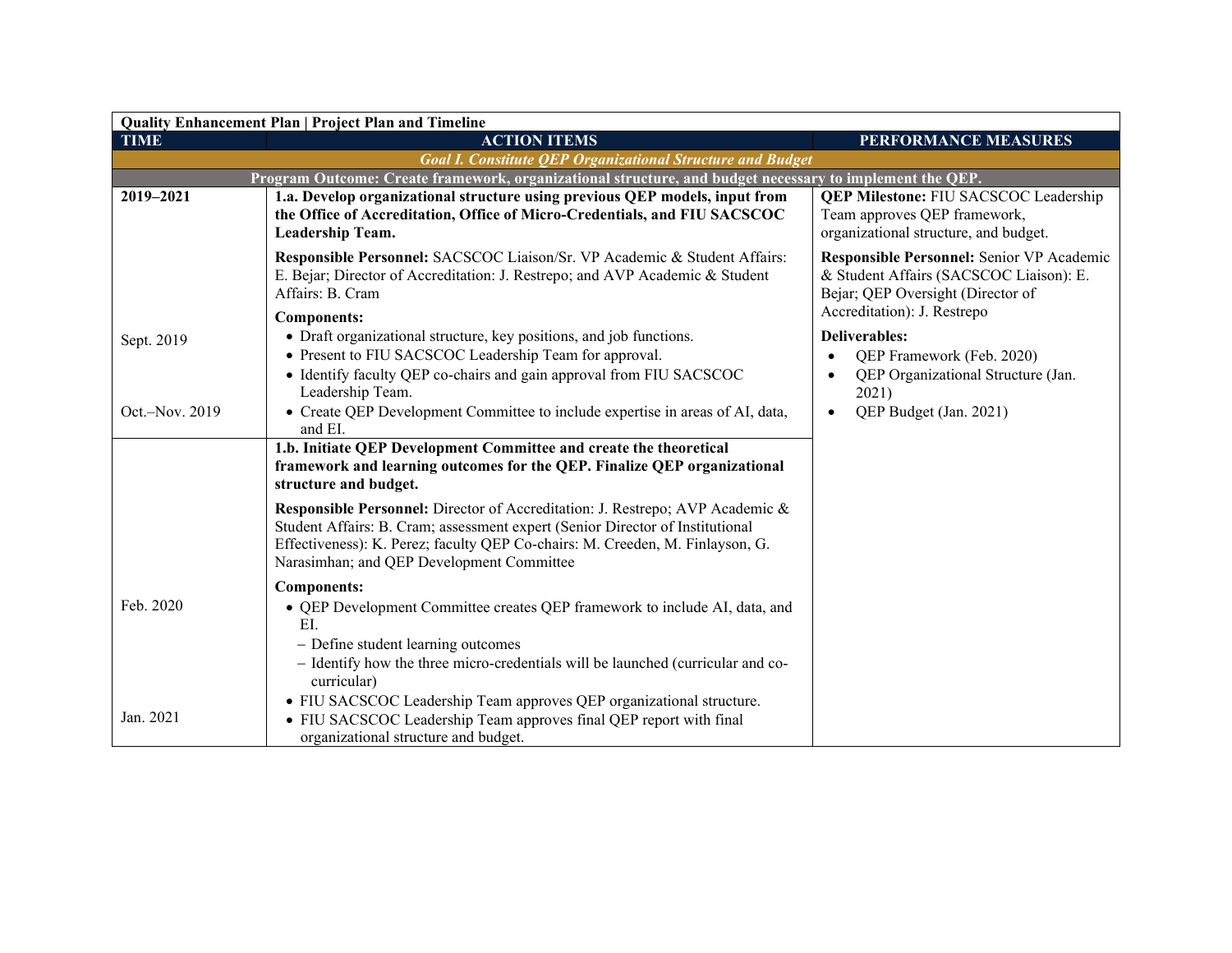| Quality Enhancement Plan   Project Plan and Timeline |                                                                                                                                                                                                                                                                                                                                                                                                                                                                                                                                                                                                                                                                                                                                                                                                               |                                                                                                                                                                                                                                                                          |  |
|------------------------------------------------------|---------------------------------------------------------------------------------------------------------------------------------------------------------------------------------------------------------------------------------------------------------------------------------------------------------------------------------------------------------------------------------------------------------------------------------------------------------------------------------------------------------------------------------------------------------------------------------------------------------------------------------------------------------------------------------------------------------------------------------------------------------------------------------------------------------------|--------------------------------------------------------------------------------------------------------------------------------------------------------------------------------------------------------------------------------------------------------------------------|--|
| <b>TIME</b>                                          | <b>ACTION ITEMS</b>                                                                                                                                                                                                                                                                                                                                                                                                                                                                                                                                                                                                                                                                                                                                                                                           | PERFORMANCE MEASURES                                                                                                                                                                                                                                                     |  |
|                                                      | <b>Goal II. Develop, Deliver, and Issue Micro-Credentials for Pilot Study</b>                                                                                                                                                                                                                                                                                                                                                                                                                                                                                                                                                                                                                                                                                                                                 |                                                                                                                                                                                                                                                                          |  |
|                                                      | Program Outcome: Develop QEP micro-credentials focusing on AI, data, and EI.                                                                                                                                                                                                                                                                                                                                                                                                                                                                                                                                                                                                                                                                                                                                  |                                                                                                                                                                                                                                                                          |  |
| 2020                                                 | 2.a. Identify faculty experts led by faculty QEP co-chairs and create micro-<br>credential modules.                                                                                                                                                                                                                                                                                                                                                                                                                                                                                                                                                                                                                                                                                                           | <b>QEP Milestone: FIU SACSCOC Leadership</b><br>Team approves micro-credential content,                                                                                                                                                                                  |  |
|                                                      | Responsible Personnel: Faculty QEP co-chairs: M. Creeden, M. Finlayson, G.<br>Narasimhan; faculty subject-matter workgroups (includes assessment and                                                                                                                                                                                                                                                                                                                                                                                                                                                                                                                                                                                                                                                          | assessment methodologies, and pilot study<br>protocol.                                                                                                                                                                                                                   |  |
| Feb. 2020<br>May-Sept. 2020                          | instructional design experts)<br><b>Components:</b><br>• FIU SACSCOC Leadership Team approves faculty subject-matter workgroups.<br>• Faculty subject-matter workgroups                                                                                                                                                                                                                                                                                                                                                                                                                                                                                                                                                                                                                                       | Responsible Personnel: Faculty QEP Co-<br>chairs: M. Creeden, M. Finlayson, G.<br>Narasimhan; and faculty subject-matter<br>workgroups<br><b>Deliverables:</b>                                                                                                           |  |
| Aug. 2020                                            | - determine competencies for each badge;<br>- refine the student learning outcomes;<br>- construct learning modules in the Canvas platform based on current and<br>relevant literature;<br>- incorporate contemporary readings and learning activities to facilitate learner<br>attainment of knowledge, skills, abilities, and values; and<br>- develop direct and indirect assessment methodologies and grading tools<br>(formative and summative)<br>$\blacksquare$ quizzes – multiple choice/fill-ins (answers)<br>assignments (rubrics)<br>• reflective writing assignments (rubric).<br>• Faculty QEP co-chairs present educational content, assessment plans, and pilot<br>study protocol to the FIU SACSCOC Leadership Team.<br>2.b. Complete educational technology functions for operational micro- | • QEP micro-credential modules (including<br>direct and indirect measures of student<br>learning $-$ Aug. 2020):<br>Artificial Intelligence: How It Works<br>and Its Impact<br>Thinking and Communicating with<br>Data<br><b>Understanding Emotional</b><br>Intelligence |  |
|                                                      | credentials.<br>Responsible Personnel: Faculty QEP co-chairs: M. Creeden (EI), M. Finlayson<br>(AI), G. Narasimhan (Data); instructional designers: M. McKie (AI), M. Moreno<br>(Data), A. Rosario (EI); micro-credentials expert (AVP Academic & Student<br>Affairs): B. Cram; and assessment expert (Senior Director of Institutional<br>Effectiveness): K. Perez                                                                                                                                                                                                                                                                                                                                                                                                                                           |                                                                                                                                                                                                                                                                          |  |
| Aug.-Sept. 2020                                      | <b>Components:</b><br>• Upload and test Canvas shells for micro-credentials.<br>• Embed micro-credential into existing courses (AI, data, and EI).<br>• Activate stand-alone micro-credentials for co-curricular launch.<br>• Construct badge design for integration into Credly® Acclaim platform.                                                                                                                                                                                                                                                                                                                                                                                                                                                                                                           |                                                                                                                                                                                                                                                                          |  |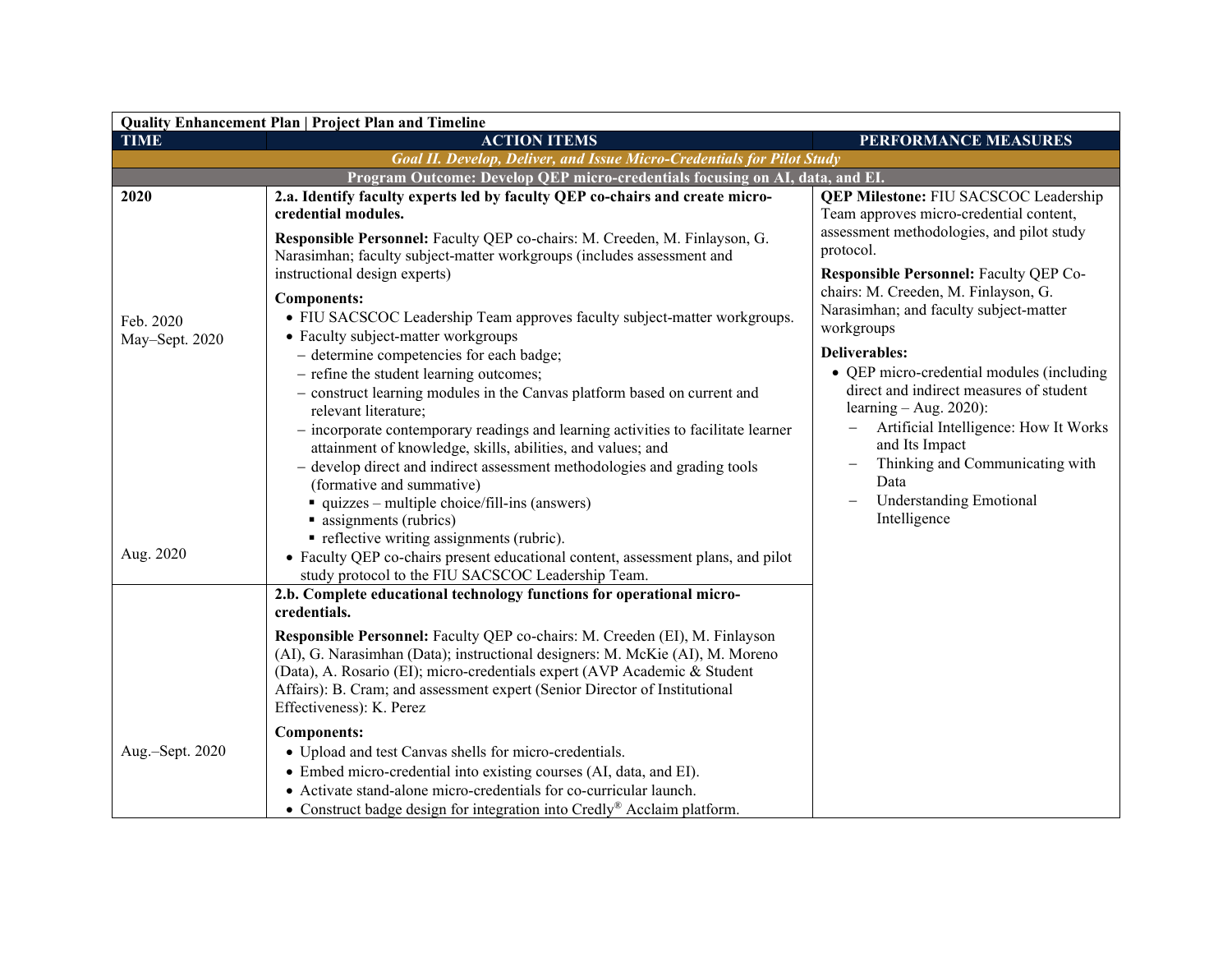| <b>Quality Enhancement Plan   Project Plan and Timeline</b> |                                                                                                                                                                                                                                                                                                                                                                                                                                                    |                                                                                                                                                                                                                                          |  |
|-------------------------------------------------------------|----------------------------------------------------------------------------------------------------------------------------------------------------------------------------------------------------------------------------------------------------------------------------------------------------------------------------------------------------------------------------------------------------------------------------------------------------|------------------------------------------------------------------------------------------------------------------------------------------------------------------------------------------------------------------------------------------|--|
| <b>TIME</b>                                                 | <b>ACTION ITEMS</b>                                                                                                                                                                                                                                                                                                                                                                                                                                | PERFORMANCE MEASURES                                                                                                                                                                                                                     |  |
|                                                             | Program Outcome: Complete a "soft launch" of the micro-credentials through a pilot study.                                                                                                                                                                                                                                                                                                                                                          |                                                                                                                                                                                                                                          |  |
| 2020-2021                                                   | 2.c. Implement pilot study on the three micro-credentials: Artificial<br>Intelligence: How It Works and Its Impact; Thinking and Communicating with<br>Data; and Understanding Emotional Intelligence.                                                                                                                                                                                                                                             | <b>QEP Milestone: FIU IRB approves micro-</b><br>credential pilot study.                                                                                                                                                                 |  |
|                                                             | Responsible Personnel: QEP oversight (Director of Accreditation): J. Restrepo;<br>assessment expert (Senior Director of Institutional Effectiveness): K. Perez; micro-<br>credentials expert (AVP Academic & Student Affairs): B. Cram; and micro-<br>credential implementers: faculty QEP co-chairs M. Creeden (EI), M. Finlayson (AI),<br>G. Narasimhan (Data)                                                                                   | <b>Responsible Personnel:</b> micro-credentials<br>expert (AVP Academic & Student Affairs): B.<br>Cram<br>Deliverable: Completed IRB protocol<br>proposal (Aug. 2020)                                                                    |  |
| Oct.-Dec. 2020<br>and                                       | <b>Components:</b><br>• Recruit students for co-curricular micro-credential enrollment through the<br>Division of Human Resources: student employees (micro-credential counted for                                                                                                                                                                                                                                                                 | <b>QEP Performance Indicator: Enroll</b><br>sufficient students in the pilot study (20-25<br>students per micro-credential)                                                                                                              |  |
| Feb.-Apr. 2021                                              | professional development requirement).<br>• Oversee curricular and co-curricular micro-credential deployment.<br>• Grade completed assignments.<br>• Monitor students' perseverance and intervene when necessary.<br>• Submit assessment results to the Office of Institutional Effectiveness.                                                                                                                                                     | <b>Responsible Personnel: Human Resources</b><br>staff; and faculty QEP co-chairs: M. Creeden<br>(EI), M. Finlayson (AI), G. Narasimhan<br>(Data)                                                                                        |  |
|                                                             | • Submit list of completers to the Office of Micro-Credentials to issue digital<br>badge through Credly® Acclaim platform.                                                                                                                                                                                                                                                                                                                         | Deliverable: Micro-credential enrollment<br>roster (Oct. 2020)                                                                                                                                                                           |  |
|                                                             | 2.d. Collect and analyze feedback on micro-credentials; utilize feedback for<br>improvement of micro-credential.<br>Responsible Personnel: QEP oversight (Director of Accreditation): J. Restrepo and<br>Faculty QEP Director; assessment expert (Senior Director of Institutional<br>Effectiveness): K. Perez; micro-credentials expert (AVP Academic & Student<br>Affairs): B. Cram; and micro-credential implementers: faculty QEP co-chairs M. | <b>QEP Performance Indicator: 80% of</b><br>students enrolled in curricular micro-<br>credentials and 60% of students enrolled co-<br>curricular micro-credentials complete one<br>badge (meet success criteria for all<br>assessments). |  |
|                                                             | Creeden (EI), M. Finlayson (AI), G. Narasimhan (Data)<br><b>Components:</b>                                                                                                                                                                                                                                                                                                                                                                        | Responsible Personnel: Office of<br>Institutional Effectiveness staff                                                                                                                                                                    |  |
| Dec. 2020-Jan. 2021<br>and<br>Apr.-May 2021                 | • Administer micro-credential student survey at the end of each micro-credential.<br>• Recruit students to conduct interviews.<br>• Transcribe interview recordings.                                                                                                                                                                                                                                                                               | Deliverable: Analysis of completion rates<br>(Jan. 2021)                                                                                                                                                                                 |  |
|                                                             | • Conduct qualitative analysis of transcription.<br>• Utilize survey and interview feedback for improvement of micro-credentials.                                                                                                                                                                                                                                                                                                                  | <b>QEP Milestone:</b> Conduct pilot study data<br>analyses                                                                                                                                                                               |  |
|                                                             |                                                                                                                                                                                                                                                                                                                                                                                                                                                    | Responsible Personnel: Office of<br>Institutional Effectiveness staff                                                                                                                                                                    |  |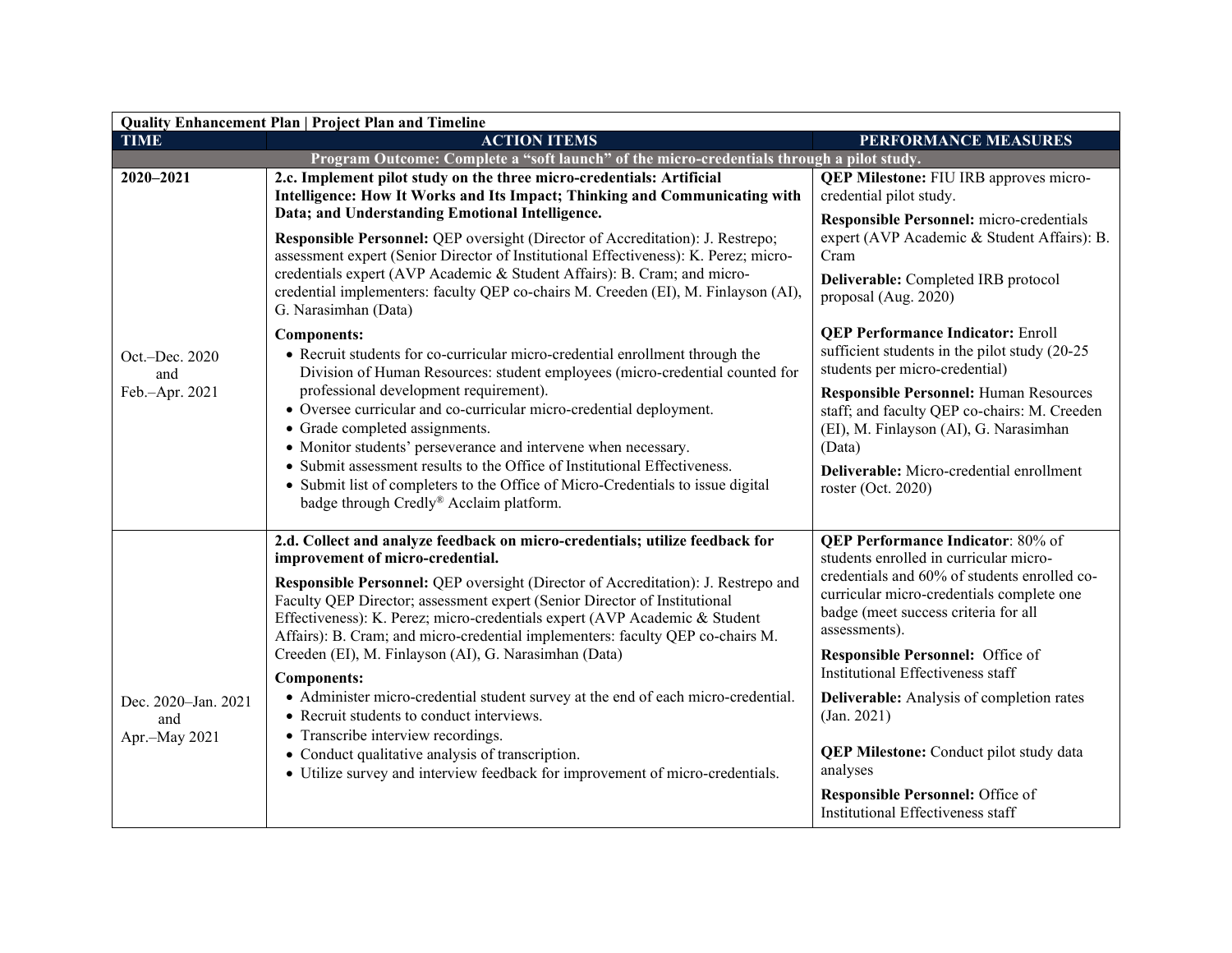| <b>Quality Enhancement Plan   Project Plan and Timeline</b> |                                                                                                                                                                  |                                                                                                               |
|-------------------------------------------------------------|------------------------------------------------------------------------------------------------------------------------------------------------------------------|---------------------------------------------------------------------------------------------------------------|
| <b>TIME</b>                                                 | <b>ACTION ITEMS</b>                                                                                                                                              | PERFORMANCE MEASURES                                                                                          |
|                                                             |                                                                                                                                                                  | <b>Deliverables:</b>                                                                                          |
|                                                             |                                                                                                                                                                  | • Completion rates (Jan. 2021)                                                                                |
|                                                             |                                                                                                                                                                  | • Survey data analysis (Jan. 2021)<br>• Interview data qualitative analysis (March                            |
|                                                             |                                                                                                                                                                  | 2021)                                                                                                         |
|                                                             |                                                                                                                                                                  | <b>QEP Milestone:</b> Revise micro-credential<br>modules as needed based on pilot study data.                 |
|                                                             |                                                                                                                                                                  | Responsible Personnel: Faculty QEP co-<br>chairs: M. Creeden (EI), M. Finlayson (AI),<br>G. Narasimhan (Data) |
|                                                             |                                                                                                                                                                  | <b>Deliverables:</b><br>Revised QEP micro-credential modules (Aug.<br>$2021$ :                                |
|                                                             |                                                                                                                                                                  | • Artificial Intelligence: How It Works and                                                                   |
|                                                             |                                                                                                                                                                  | Its Impact                                                                                                    |
|                                                             |                                                                                                                                                                  | • Thinking and Communicating with Data                                                                        |
|                                                             | <b>Goal III.</b> Engage and Incentivize Students                                                                                                                 | • Understanding Emotional Intelligence                                                                        |
|                                                             | Program Outcome: Communicate value of micro-credentials to academic and career success, and encourage student completion.                                        |                                                                                                               |
| 2020-2021                                                   | 3.a. Develop branding design and implement plan representing a variety of                                                                                        | <b>QEP Milestone: FIU SACSCOC Leadership</b>                                                                  |
|                                                             | avenues appropriate for current and future student cohorts.                                                                                                      | team approval of communication campaign                                                                       |
|                                                             | Responsible Personnel: Marketing and branding expert: E. Merille (AVP                                                                                            | <b>Responsible Personnel: Communication</b>                                                                   |
|                                                             | Marketing & Branding); QEP oversight (Director of Accreditation): J. Restrepo;<br>micro-credentials expert (AVP Academic & Student Affairs): B. Cram; and micro- | campaign oversight (AVP Marketing and<br>Branding): E. Merille & staff                                        |
|                                                             | credential implementers: faculty QEP co-chairs: M. Creeden (EI), M. Finlayson                                                                                    |                                                                                                               |
|                                                             | (AI), G. Narasimhan (Data)                                                                                                                                       | <b>Deliverables:</b><br>• Branding design for QEP (Feb. 2021)                                                 |
|                                                             | <b>Components:</b>                                                                                                                                               | • QEP communication plan (Feb. 2021)                                                                          |
| Nov. 2020-Jan. 2021                                         | • Meet with Division of External Relations, Strategic Communications, and                                                                                        | • QEP communication campaign launch                                                                           |
|                                                             | Marketing to review 2010 QEP publicity campaign and brainstorm ideas based<br>on uniqueness of 2021 QEP.                                                         | (March 2021)                                                                                                  |
|                                                             | • Develop communication budget and plan for review and approval by FIU<br>SACSCOC Leadership Team.                                                               |                                                                                                               |
|                                                             | • Develop timeline for implementation.                                                                                                                           |                                                                                                               |
| Feb. 2021                                                   | • Implement "initial launch" portion of campaign before March 2021 virtual<br>SACSCOC site visit.                                                                |                                                                                                               |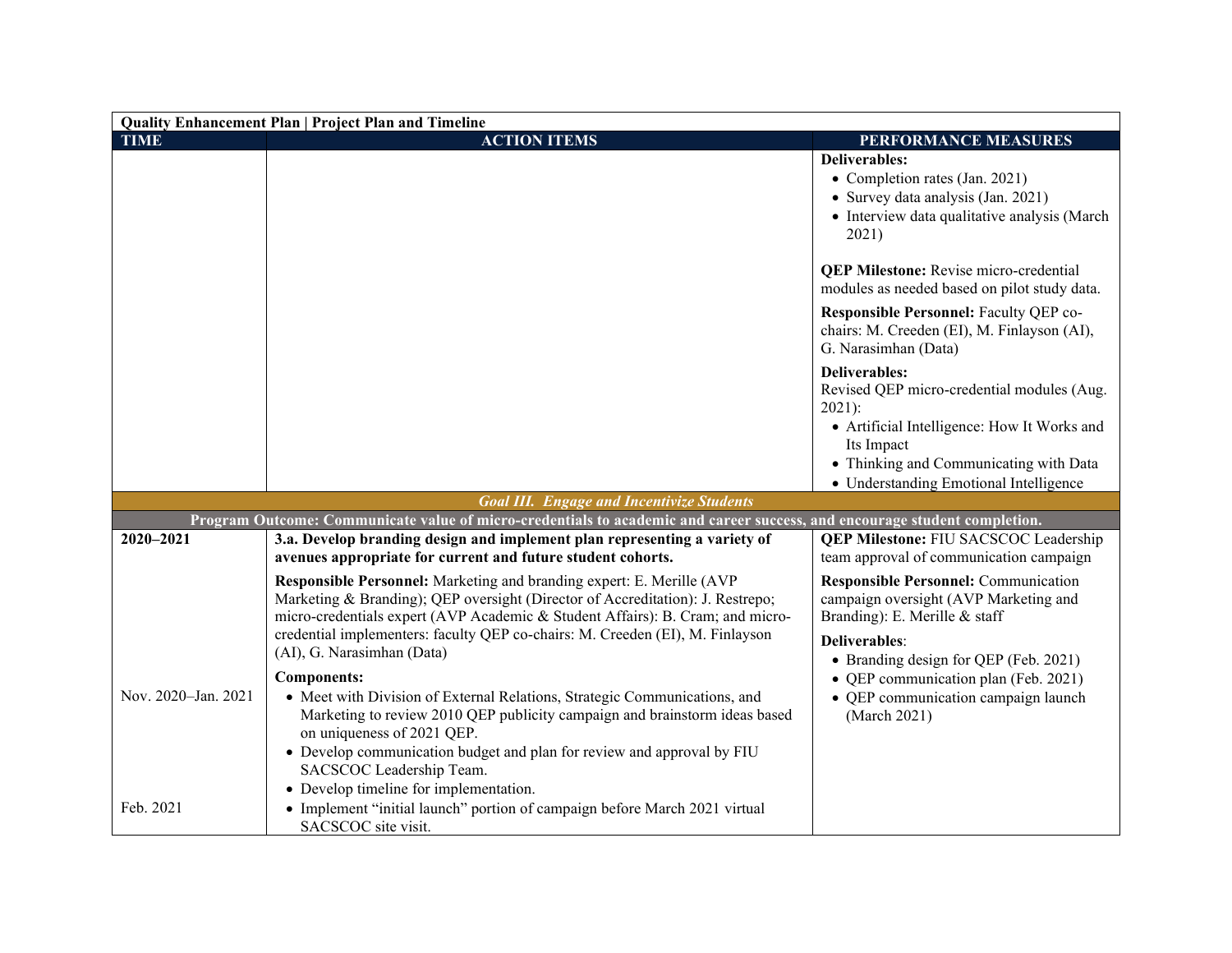| <b>Quality Enhancement Plan   Project Plan and Timeline</b> |                                                                                                                                                                                                                                                                                                                                                                                                                                                                                                                                                                                                                                                                                                                                                                                       |                                                                                                                                                                                                                                                                                                                                                                                                                                                                                                                                                                                                                                                                                                                                                                                            |  |
|-------------------------------------------------------------|---------------------------------------------------------------------------------------------------------------------------------------------------------------------------------------------------------------------------------------------------------------------------------------------------------------------------------------------------------------------------------------------------------------------------------------------------------------------------------------------------------------------------------------------------------------------------------------------------------------------------------------------------------------------------------------------------------------------------------------------------------------------------------------|--------------------------------------------------------------------------------------------------------------------------------------------------------------------------------------------------------------------------------------------------------------------------------------------------------------------------------------------------------------------------------------------------------------------------------------------------------------------------------------------------------------------------------------------------------------------------------------------------------------------------------------------------------------------------------------------------------------------------------------------------------------------------------------------|--|
| <b>TIME</b>                                                 | <b>ACTION ITEMS</b>                                                                                                                                                                                                                                                                                                                                                                                                                                                                                                                                                                                                                                                                                                                                                                   | PERFORMANCE MEASURES                                                                                                                                                                                                                                                                                                                                                                                                                                                                                                                                                                                                                                                                                                                                                                       |  |
| Spring 2021                                                 | 3.b. Create and implement communication plan prior to launch of micro-<br>credentials that explains the value of the digital badge to academic and career<br>success.<br>Responsible Personnel: Marketing and branding expert: E. Merille (AVP<br>Marketing & Branding) & staff; QEP oversight (Director of Accreditation): J.<br>Restrepo; micro-credentials expert (AVP Academic & Student Affairs): B. Cram;<br>badge implementers: faculty QEP co-chairs M. Creeden (EI), M. Finlayson (AI), G.<br>Narasimhan (Data); Faculty QEP Director; Coordinator; and graduate assistants<br><b>Components:</b><br>• Develop student-focused materials for communicating the value of digital<br>badges.<br>• Market test the materials.<br>• Implement as outlined in communication plan. | <b>QEP Performance Indicators:</b><br>$\bullet$ # of students who enroll in micro-<br>credentials (based on 5-year projections)<br>Curricular student enrollment<br>projections: minimum enrollment $=$<br>25 students per section; maximum<br>enrollment = $50$ students per section<br>for AI and Data and 30 students for EI<br>Co-curricular student enrollment<br>projections: minimum enrollment $=$<br>10 students per section; maximum<br>enrollment = $50$ students per section<br>for AI and Data and 30 students for EI<br>• 80% of students enrolled in curricular<br>micro-credentials and 60% of students<br>enrolled in co-curricular micro-credentials<br>complete one badge (meet success criteria<br>on all assessments).<br><b>Responsible Personnel: QEP oversight</b> |  |
|                                                             | • Launch a variety of initiatives designed to promote student interest, enrollment,<br>and completion of micro-credentials (e.g., social media, academic advising<br>materials, presidential message, outdoor signage).<br>• Maintain records of completed campaign initiatives.<br>3.c. Monitor student engagement in the QEP by analyzing completion rates and                                                                                                                                                                                                                                                                                                                                                                                                                      |                                                                                                                                                                                                                                                                                                                                                                                                                                                                                                                                                                                                                                                                                                                                                                                            |  |
|                                                             | student perceptions of micro-credential value.<br><b>Responsible Personnel:</b> QEP oversight (Director of Accreditation): J. Restrepo and                                                                                                                                                                                                                                                                                                                                                                                                                                                                                                                                                                                                                                            | (Director of Accreditation): J. Restrepo;<br>Faculty QEP Director; and Office of                                                                                                                                                                                                                                                                                                                                                                                                                                                                                                                                                                                                                                                                                                           |  |
|                                                             | Faculty QEP Director; assessment expert (Senior Director of Institutional<br>Effectiveness): K. Perez; micro-credentials expert (AVP Academic & Student<br>Affairs): B. Cram; and micro-credential implementers: faculty QEP co-chairs: M.<br>Creeden (EI), M. Finlayson (AI), G. Narasimhan (Data)                                                                                                                                                                                                                                                                                                                                                                                                                                                                                   | Institutional Effectiveness staff<br>Deliverables:<br>• Completion rates (semesterly)<br>• Survey data analysis (semesterly)                                                                                                                                                                                                                                                                                                                                                                                                                                                                                                                                                                                                                                                               |  |
| Each year<br>2021-2026                                      | <b>Components:</b><br>• Enroll students in curricular and co-curricular micro-credentials.<br>• Maintain records of student completion.<br>• Administer student surveys upon completion of each micro-credential.<br>• At least annually, conduct student interviews.<br>• Analyze all quantitative and qualitative data.                                                                                                                                                                                                                                                                                                                                                                                                                                                             | • Interview data qualitative analysis<br>(annually)                                                                                                                                                                                                                                                                                                                                                                                                                                                                                                                                                                                                                                                                                                                                        |  |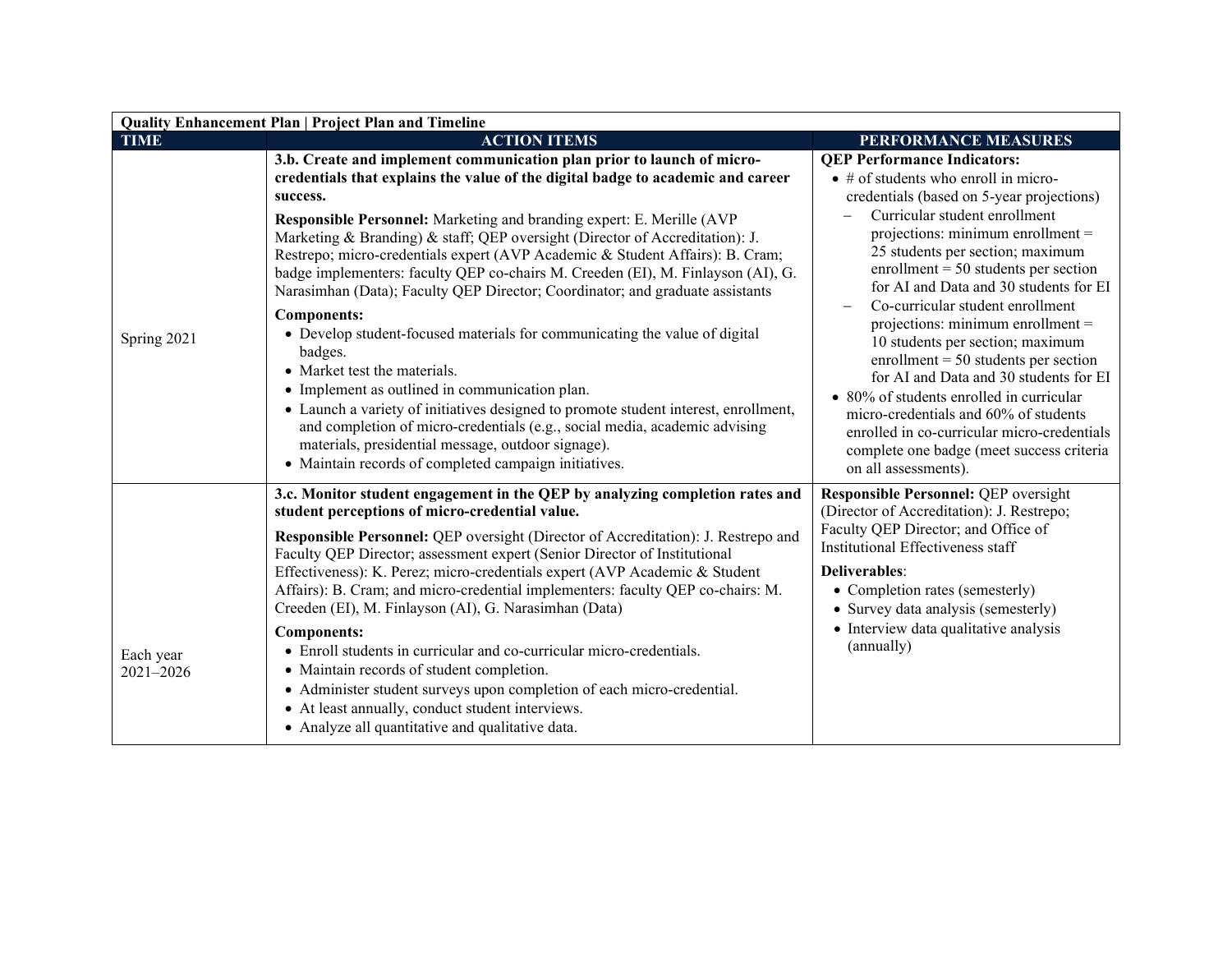| <b>Quality Enhancement Plan   Project Plan and Timeline</b> |                                                                                                                                            |                                                                                       |  |
|-------------------------------------------------------------|--------------------------------------------------------------------------------------------------------------------------------------------|---------------------------------------------------------------------------------------|--|
| <b>TIME</b>                                                 | <b>ACTION ITEMS</b>                                                                                                                        | PERFORMANCE MEASURES                                                                  |  |
|                                                             | 3.d. Utilize graduation recognition and recognition by president for student<br>"shout outs."                                              | <b>QEP Milestone:</b> Student recognition at<br>graduation                            |  |
|                                                             | Responsible Personnel: Faculty QEP Director; Coordinator; and Office of the<br>President staff                                             | <b>Responsible Personnel: Faculty QEP</b><br>Director; Coordinator; and Office of the |  |
|                                                             | Components:                                                                                                                                | President staff                                                                       |  |
| Each semester                                               | • Monitor badge recipients' graduation applications.                                                                                       | <b>Deliverables:</b>                                                                  |  |
| 2021-2026                                                   | • Based on branding design for digital badge, provide graduation-gown pins for<br>students completing the micro-credentials.               | Graduation pins (semesterly)<br>Graduation "shout outs" (semesterly)                  |  |
|                                                             | • Work with Office of the President staff to implement opportunities for                                                                   | List of graduates that completed micro-                                               |  |
|                                                             | presidential recognition of micro-credential completers (e.g., written<br>communication, reception).                                       | credentials (semesterly)                                                              |  |
|                                                             | • Continue to develop incentives (e.g., meta-badge for completion of numerous<br>micro-credentials).                                       |                                                                                       |  |
|                                                             | <b>Goal IV. Engage and Incentivize Faculty</b>                                                                                             |                                                                                       |  |
|                                                             | Program Outcome: Develop a campus culture that supports faculty and subject-matter experts in teaching and implementing micro-credentials. |                                                                                       |  |
| 2021-2026                                                   | 4.a. Create professional development training for faculty and subject-matter                                                               | <b>QEP Milestone: Office of Academic</b>                                              |  |
|                                                             | experts to deliver AI, data, and EI micro-credentials through curricular and                                                               | Planning and Accountability approval of                                               |  |
|                                                             | co-curricular offerings.<br>Responsible Personnel: Faculty training expert (Director, Center for the                                       | professional development training content and<br>assessment methodology               |  |
|                                                             | Advancement of Teaching): L. Wells & staff; faculty QEP co-chairs: M. Creeden                                                              | Responsible Personnel: Center for the                                                 |  |
|                                                             | (EI), M. Finlayson (AI), G. Narasimhan (Data); micro-credentials expert (AVP                                                               | Advancement of Teaching (Director): L.                                                |  |
|                                                             | Academic & Student Affairs): B. Cram; and assessment expert (Senior Director of<br>Institutional Effectiveness Senior Director): K. Perez  | Wells & staff; and Office of Institutional<br>Effectiveness staff                     |  |
|                                                             | <b>Components:</b>                                                                                                                         | <b>Deliverables:</b>                                                                  |  |
| Spring 2021                                                 | • Develop training modules for faculty and subject-matter experts:                                                                         | • Training modules (May 2021)                                                         |  |
|                                                             | Concept of micro-credentialing;                                                                                                            | • Assessment methodology (May 2021)                                                   |  |
|                                                             | Content of QEP micro-credentials (AI, data, EI);                                                                                           |                                                                                       |  |
|                                                             | Delivering micro-credentials as an online activity;                                                                                        |                                                                                       |  |
|                                                             | Coaching students through completion; and                                                                                                  |                                                                                       |  |
|                                                             | Grading rubrics and assessment tools for student completion.                                                                               |                                                                                       |  |
|                                                             | • Develop assessment methodology for evaluating quality of training.                                                                       |                                                                                       |  |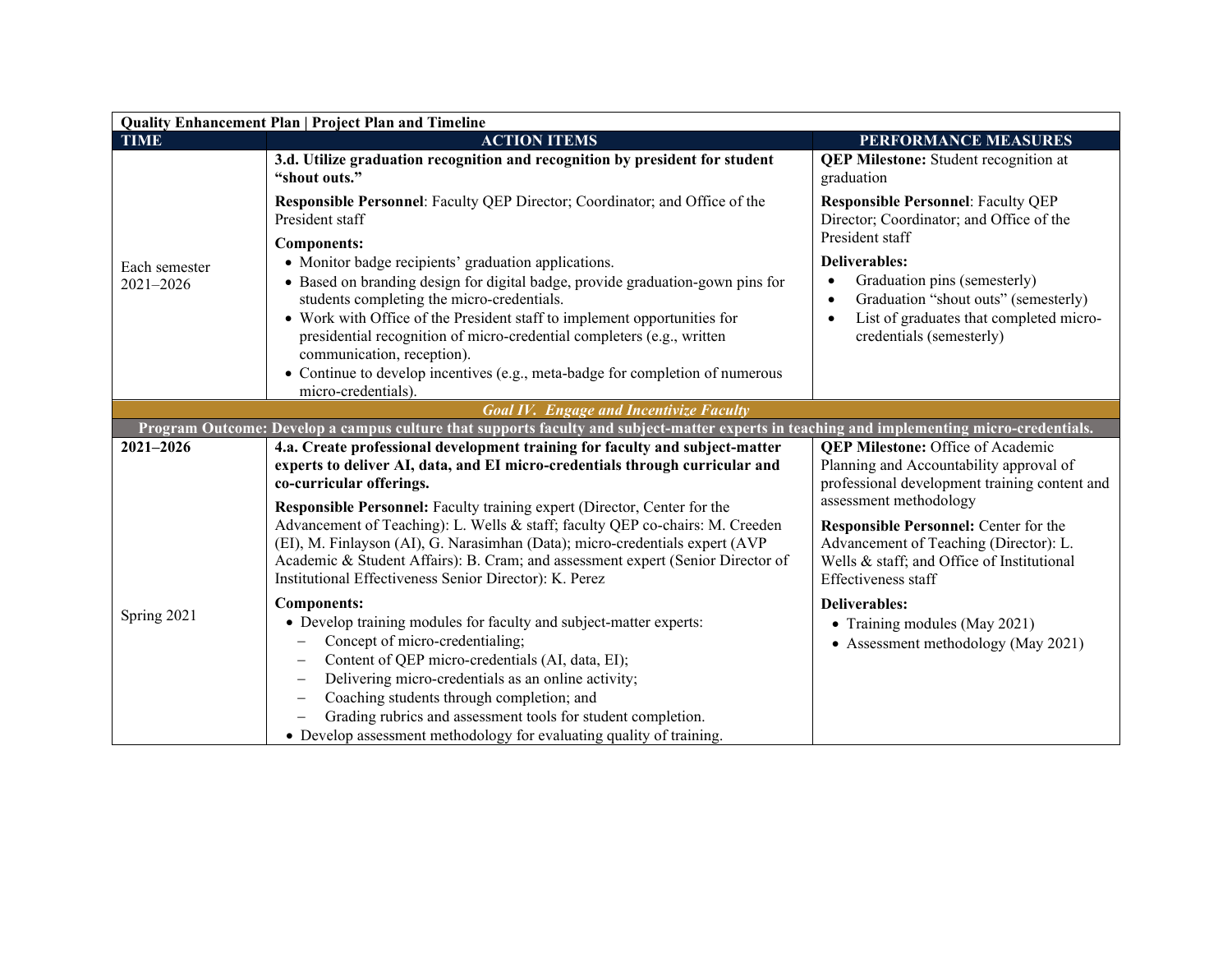| <b>Quality Enhancement Plan   Project Plan and Timeline</b>                                                                                                                                                                                                                                                                                                                                                                                                                                                                                                                                                                                                                                                                                                                                                                                                                                                                                                                                                                                                                                                                                                                                                                                                                                                                   |                                                                                                                                                                                                                                                                                                                                                                                                                                                        |  |  |
|-------------------------------------------------------------------------------------------------------------------------------------------------------------------------------------------------------------------------------------------------------------------------------------------------------------------------------------------------------------------------------------------------------------------------------------------------------------------------------------------------------------------------------------------------------------------------------------------------------------------------------------------------------------------------------------------------------------------------------------------------------------------------------------------------------------------------------------------------------------------------------------------------------------------------------------------------------------------------------------------------------------------------------------------------------------------------------------------------------------------------------------------------------------------------------------------------------------------------------------------------------------------------------------------------------------------------------|--------------------------------------------------------------------------------------------------------------------------------------------------------------------------------------------------------------------------------------------------------------------------------------------------------------------------------------------------------------------------------------------------------------------------------------------------------|--|--|
| <b>ACTION ITEMS</b>                                                                                                                                                                                                                                                                                                                                                                                                                                                                                                                                                                                                                                                                                                                                                                                                                                                                                                                                                                                                                                                                                                                                                                                                                                                                                                           | PERFORMANCE MEASURES                                                                                                                                                                                                                                                                                                                                                                                                                                   |  |  |
| credential faculty and subject-matter experts.                                                                                                                                                                                                                                                                                                                                                                                                                                                                                                                                                                                                                                                                                                                                                                                                                                                                                                                                                                                                                                                                                                                                                                                                                                                                                | <b>QEP Performance Indicator:</b><br>$\bullet$ # of faculty recruited                                                                                                                                                                                                                                                                                                                                                                                  |  |  |
| Responsible Personnel: Faculty training expert (Director, Center for the<br>Advancement of Teaching): L. Wells & staff; faculty QEP co-chairs: M. Creeden<br>(EI), M. Finlayson (AI), G. Narasimhan (Data); faculty fellows: Faculty<br>Development Peer Trainers; micro-credentials expert (AVP Academic & Student<br>Affairs): B. Cram; assessment expert (Senior Director of Institutional Effectiveness<br>Senior Director): K. Perez; Faculty QEP Director; Coordinator; and Steering<br>Committee members<br>Components:<br>• Recruit adequate numbers of faculty and subject-matter experts for successful<br>micro-credential implementation as curricular or co-curricular offerings.<br>• Deliver professional development training sessions.<br>• Review and approve faculty integration of micro-credentials into a specific<br>course or course sequence (curricular offering).<br>• Certify faculty and subject-matter experts' completion of training and required<br>deliverables prior to award of stipend.<br>• Analyze completion rates, learning outcomes (direct and indirect measures), and<br>satisfaction (survey) with the training.<br>• Revise training based on feedback and implement annually, if necessary, to<br>recruit new faculty and subject-matter experts to teach co-curricular micro- | Responsible Personnel: Center for the<br>Advancement of Teaching (Director): L.<br>Wells & staff; faculty fellows: Faculty<br>Development Peer Trainers; and Faculty QEP<br>Director<br><b>Deliverables:</b> List of recruited faculty<br>(annually)<br><b>Responsible Personnel: Faculty QEP</b><br>Director<br><b>Deliverables:</b><br>• Completion rates (annually)<br>• Learning outcomes analysis (annually)<br>• Survey data analysis (annually) |  |  |
| 4.c. Implement sufficient curricular and co-curricular micro-credential                                                                                                                                                                                                                                                                                                                                                                                                                                                                                                                                                                                                                                                                                                                                                                                                                                                                                                                                                                                                                                                                                                                                                                                                                                                       | <b>QEP Performance Indicators:</b><br>• # of trained faculty/subject-matter experts                                                                                                                                                                                                                                                                                                                                                                    |  |  |
| <b>Responsible Personnel:</b> Micro-credential faculty; Office of Micro-Credentials staff;<br>Faculty QEP Director; and Coordinator<br><b>Components:</b><br>• Recruit and register students to complete curricular and co-curricular micro-<br>credentials.<br>• Implement sections and provide oversight and feedback to students.                                                                                                                                                                                                                                                                                                                                                                                                                                                                                                                                                                                                                                                                                                                                                                                                                                                                                                                                                                                          | implementing curricular and co-curricular<br>micro-credentials (based on 5-year<br>projections)<br>$\bullet$ # of sections of curricular and co-<br>curricular micro-credentials offered<br>(based on 5-year projections)<br>$\bullet$ # of students completing curricular and<br>co-curricular micro-credentials (based on<br>5-year projections)                                                                                                     |  |  |
|                                                                                                                                                                                                                                                                                                                                                                                                                                                                                                                                                                                                                                                                                                                                                                                                                                                                                                                                                                                                                                                                                                                                                                                                                                                                                                                               | 4.b. Implement professional development trainings for recruited micro-<br>credentials.<br>offerings overseen by trained faculty and subject-matter experts.                                                                                                                                                                                                                                                                                            |  |  |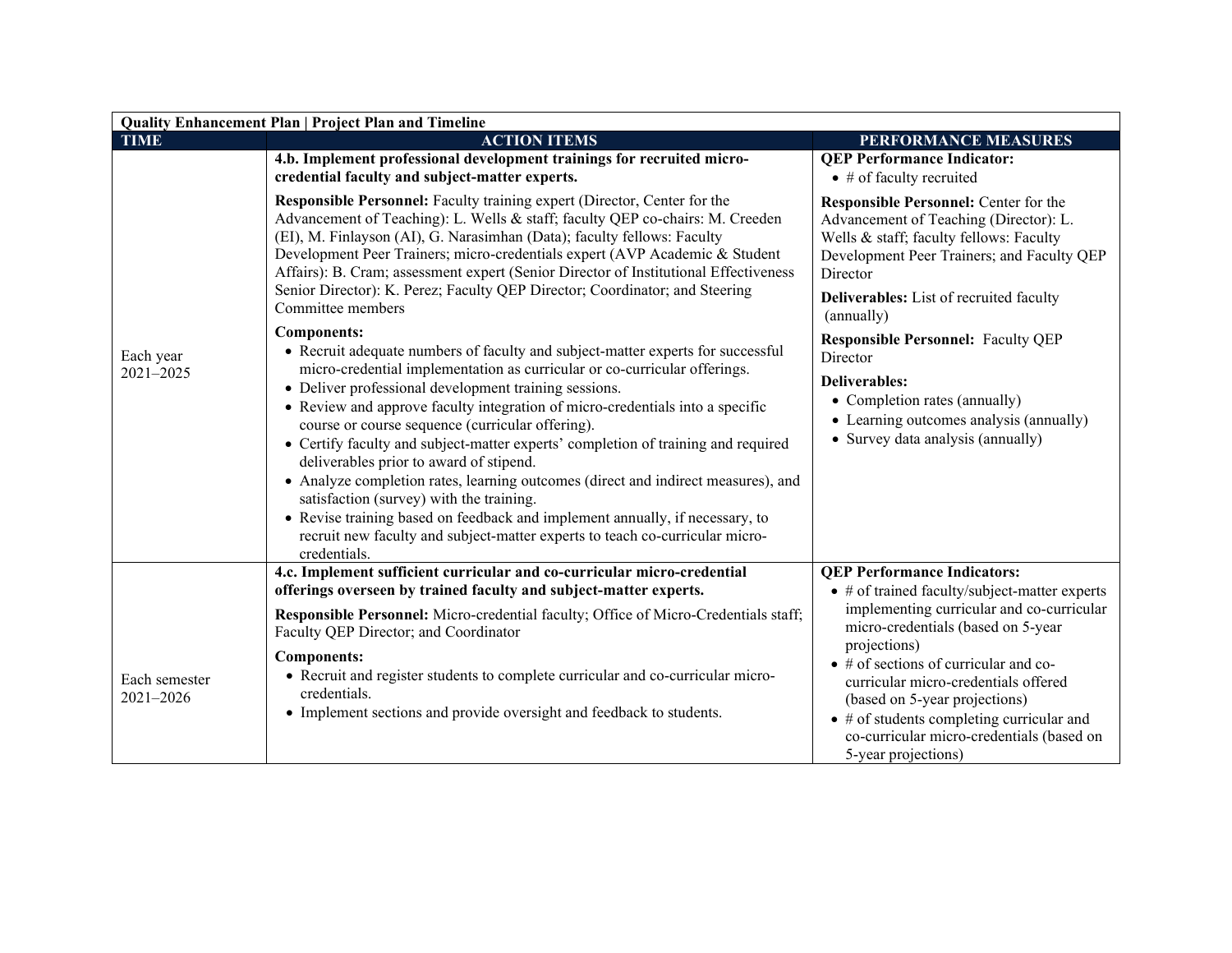| <b>Quality Enhancement Plan   Project Plan and Timeline</b> |                                                                                                                                                                                                                                                                                                                      |                                                                                                                                                            |  |
|-------------------------------------------------------------|----------------------------------------------------------------------------------------------------------------------------------------------------------------------------------------------------------------------------------------------------------------------------------------------------------------------|------------------------------------------------------------------------------------------------------------------------------------------------------------|--|
| <b>TIME</b>                                                 | <b>ACTION ITEMS</b>                                                                                                                                                                                                                                                                                                  | PERFORMANCE MEASURES                                                                                                                                       |  |
|                                                             | 4.d Provide oversight and feedback to faculty and subject-matter experts<br>during micro-credential implementation.                                                                                                                                                                                                  | <b>Responsible Personnel: Faculty QEP</b><br>Director                                                                                                      |  |
|                                                             | Responsible Personnel: Faculty training expert (Director, Center for the<br>Advancement of Teaching): L. Wells & staff; faculty QEP co-chairs: M. Creeden<br>(EI), M. Finlayson (AI), G. Narasimhan (Data); faculty fellows: Faculty<br>Development Peer Trainers; and Faculty QEP Director                          | <b>Deliverable:</b> Data analysis of scaling<br>indicators (annually)                                                                                      |  |
| Each semester<br>$2021 - 2026$                              | <b>Components:</b><br>• Provide faculty and subject-matter experts with assistance and feedback<br>throughout micro-credential implementation.<br>• Develop strategies to address issues and concerns.<br>• Utilize implementation experience to revise annual training and next<br>implementation cycle (semester). |                                                                                                                                                            |  |
|                                                             | Goal V. Execute Assessment Plan and Reporting Cycle for Continuous Improvement                                                                                                                                                                                                                                       |                                                                                                                                                            |  |
|                                                             | Program Outcome: Implement continuous data-driven improvements to the micro-credentials to support student competency achievement.                                                                                                                                                                                   |                                                                                                                                                            |  |
| $2021 - 2026$                                               | 5.a. Collect and analyze data on students' achievement of student learning<br>outcomes (direct and indirect measures) and satisfaction with the micro-<br>credential (survey).                                                                                                                                       | <b>Student Learning Outcomes (direct</b><br>measure):<br>• Students will achieve a score of $80\%$ or                                                      |  |
|                                                             | Responsible Personnel: Assessment expert (Senior Director of Institutional<br>Effectiveness): K. Perez and staff; Faculty QEP Director; and faculty QEP co-chairs:<br>M. Creeden (EI), M. Finlayson (AI), G. Narasimhan (Data)                                                                                       | higher on each assessment (e.g., quiz,<br>project, assignment) in the micro-<br>credential modules.                                                        |  |
| Each semester<br>$2021 - 2026$                              | <b>Components:</b><br>• Analyze collected student achievement data from Canvas and define student<br>learning outcome achievement gaps.<br>• Analyze collected student micro-credential survey data administered at the end<br>of each micro-credential and identify level of student satisfaction.                  | <b>Student Learning Outcomes (indirect</b><br>measures):<br>• Students will achieve a score of 80% or<br>higher on the summative reflection<br>assignment. |  |